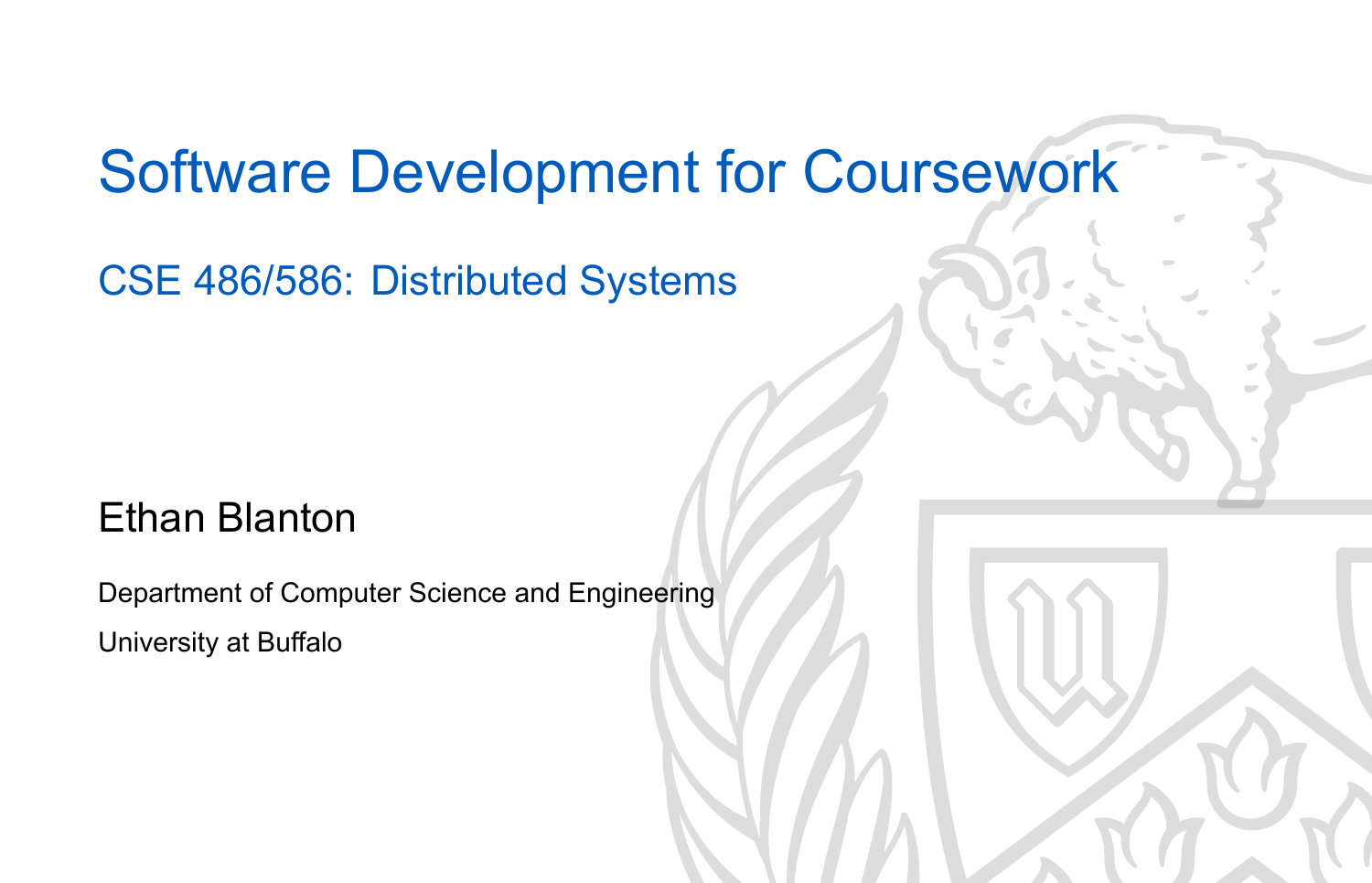# Developing for Coursework

### Both like and unlike:

- Developing a product
	- Concrete goals
	- **Measurable success/failure**
	- Schedule
- Research
	- **Little to no post-development lifecycle**

Introduction Development Process Testing Debugging Advice Summary References

- Good enough" is good enough
	- ... but don't develop to the tests!
- **Few developers**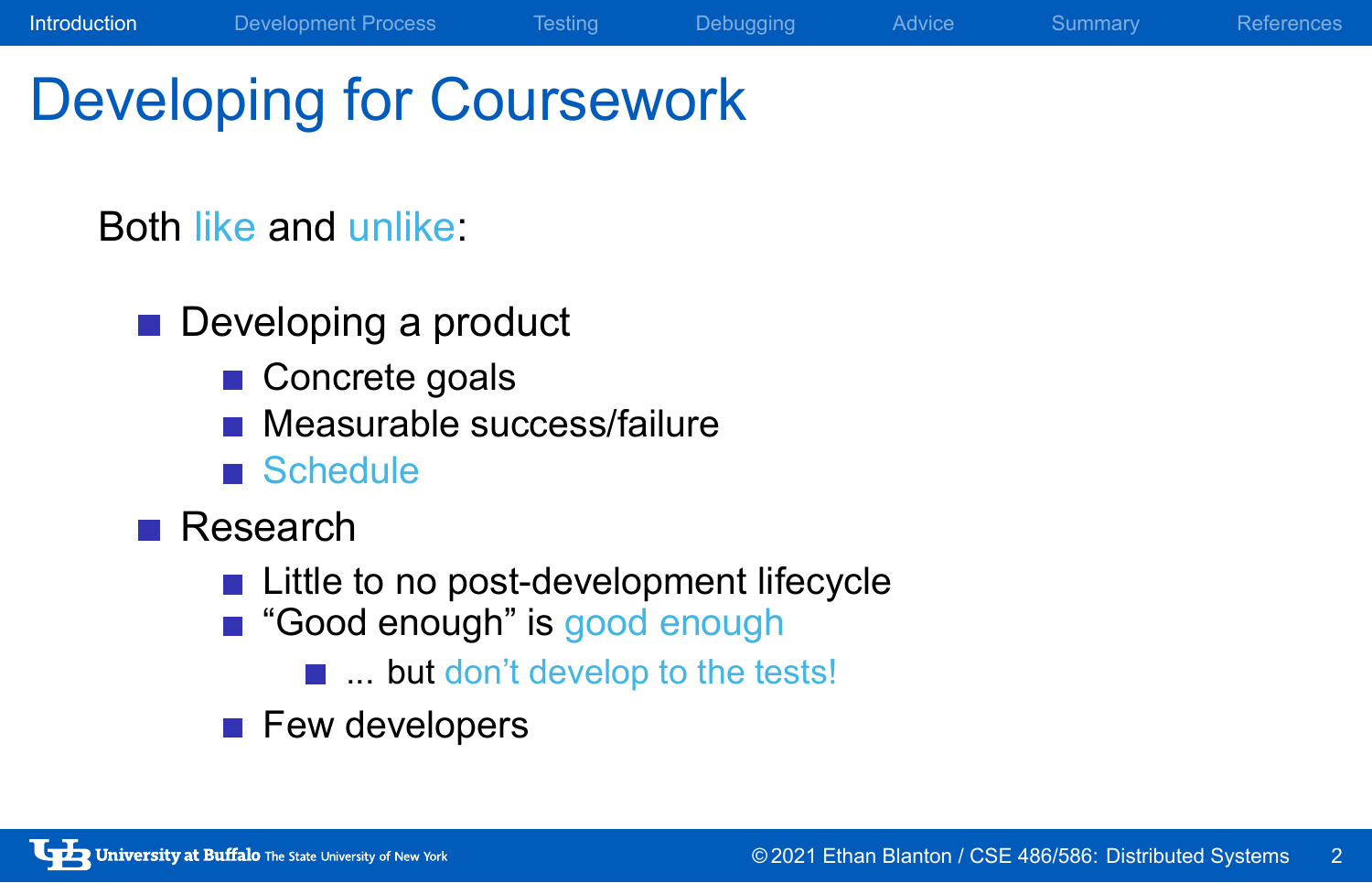## Take the Best of Both Worlds

Introduction Development Process Testing Debugging Advice Summary References

### Do:

- **Develop with rigor**
- Document at least minimally
- **Write tests**
- Consider idiomatic approaches
- Consider novel approaches
- **Use abstraction**

### Don't:

- "Build it to throw away"
- Document when you should be coding
- Get lost in design patterns
- Neglect code quality

University at Buffalo The State University of New York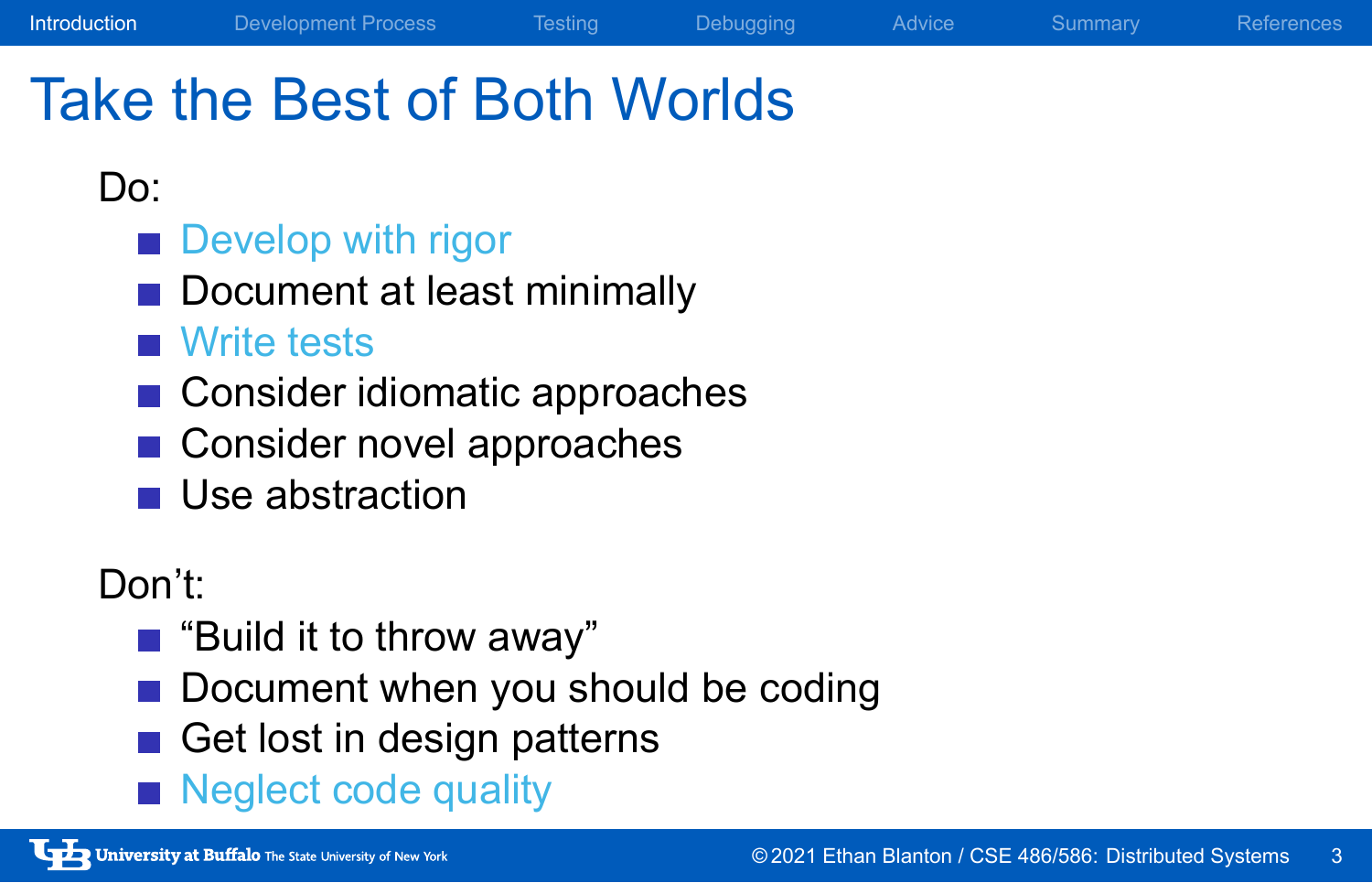# **Examples**

If you see something that looks like your code here…

Don't be embarrassed!

If it's here, I saw multiple students doing it.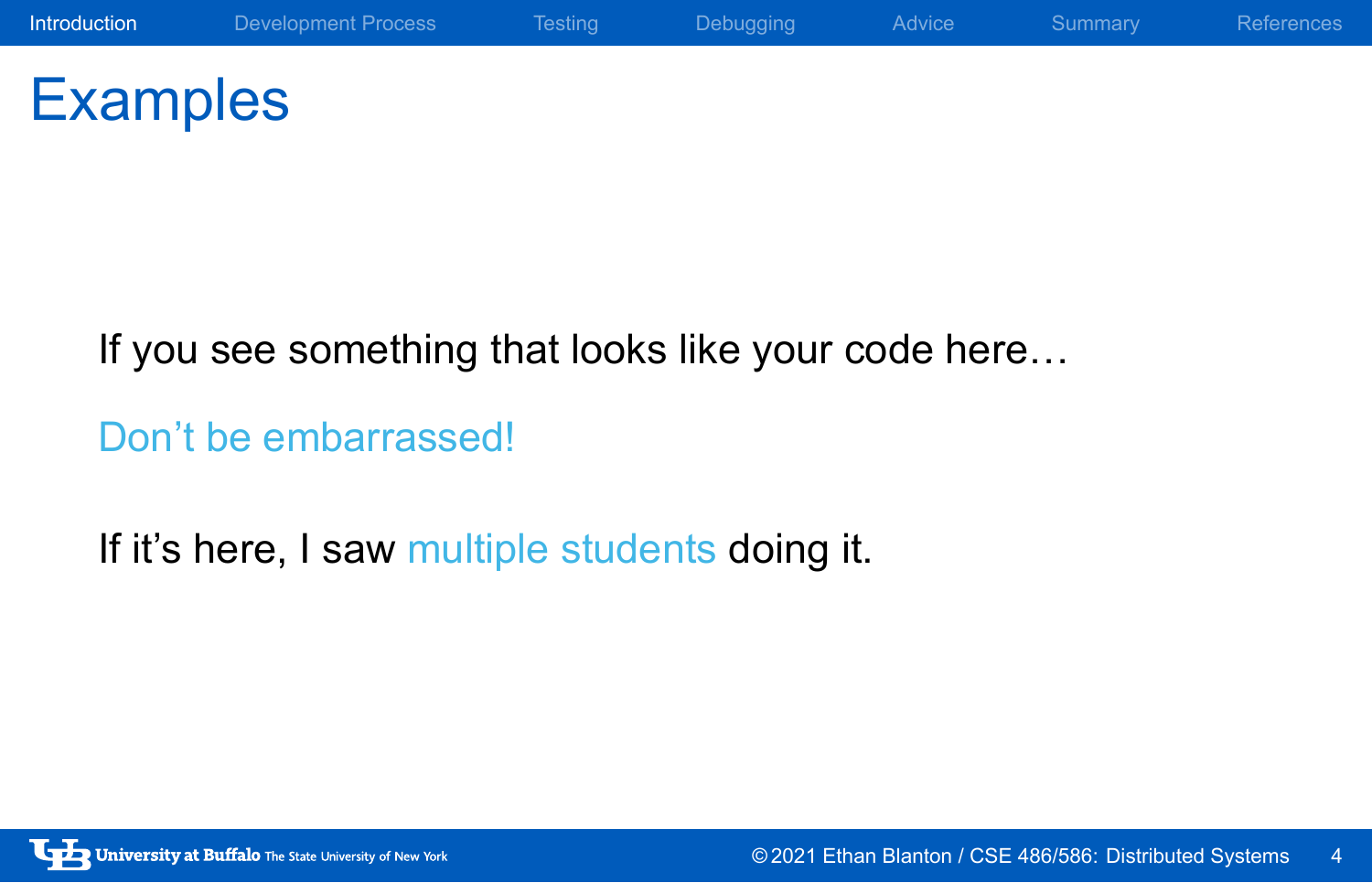Version Control

## Use version control!

### Not this:

```
// kb. prefixlen = l
// kb.prefixlen = 1 - 1kb . prefixlen = l + 1
```
Which one is correct? Why? It's hard to tell.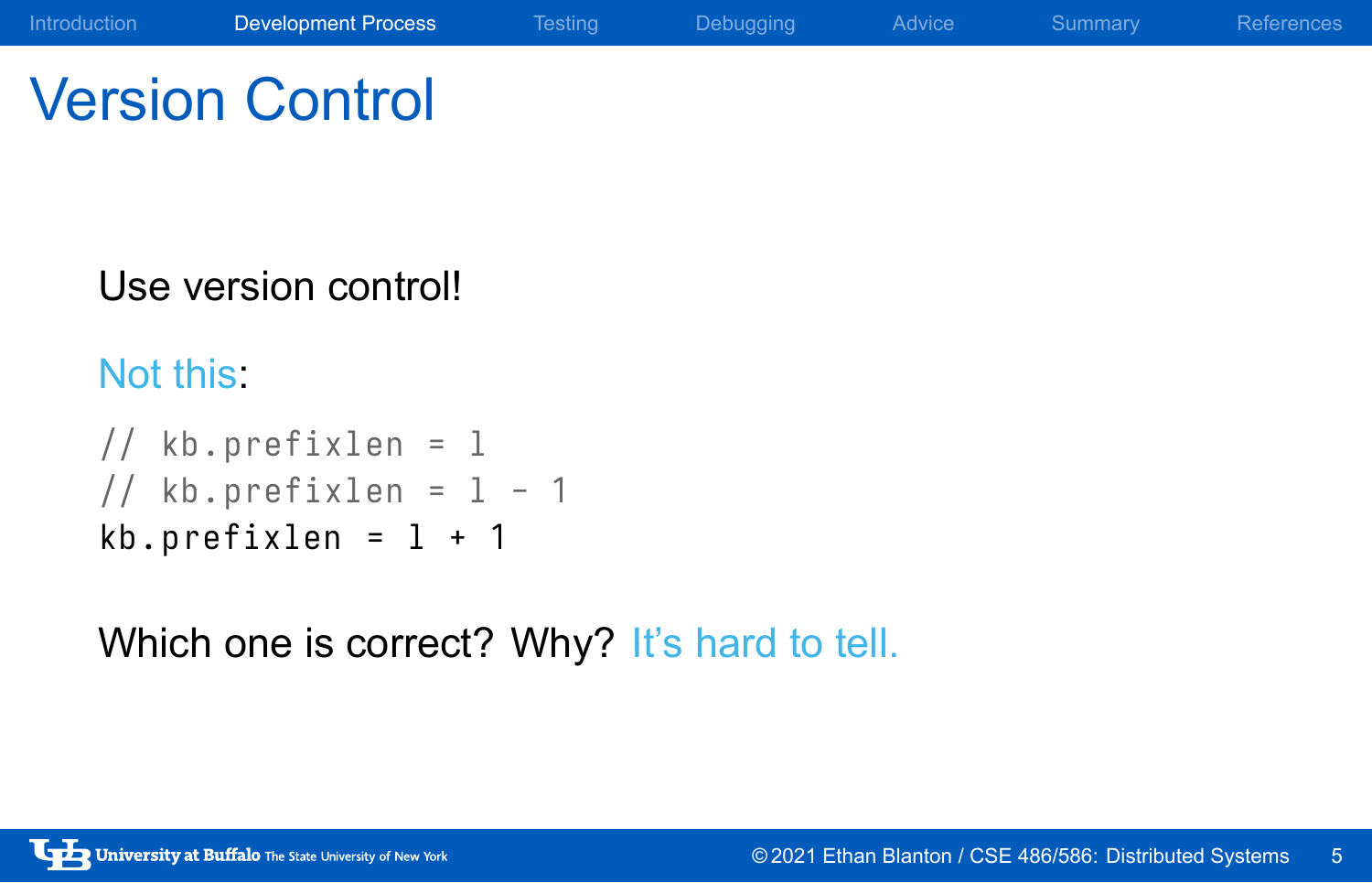## Version Control (and Debugging)

### What about this?

```
// fmt . Fprintln (os. Stderr , "got here ")
kb. prefixlen = 1 + 1// fmt. Fprintf (os. Stderr, "prefixlen = \%v", 1 + 1)
```
Introduction Development Process Testing Debugging Advice Summary References

### Remove it, or try this:

```
kb. prefixlen = 1 + 1debugPrint (fmt. Sprintf ("prefixlen = \aleph v", kb. prefixlen))
```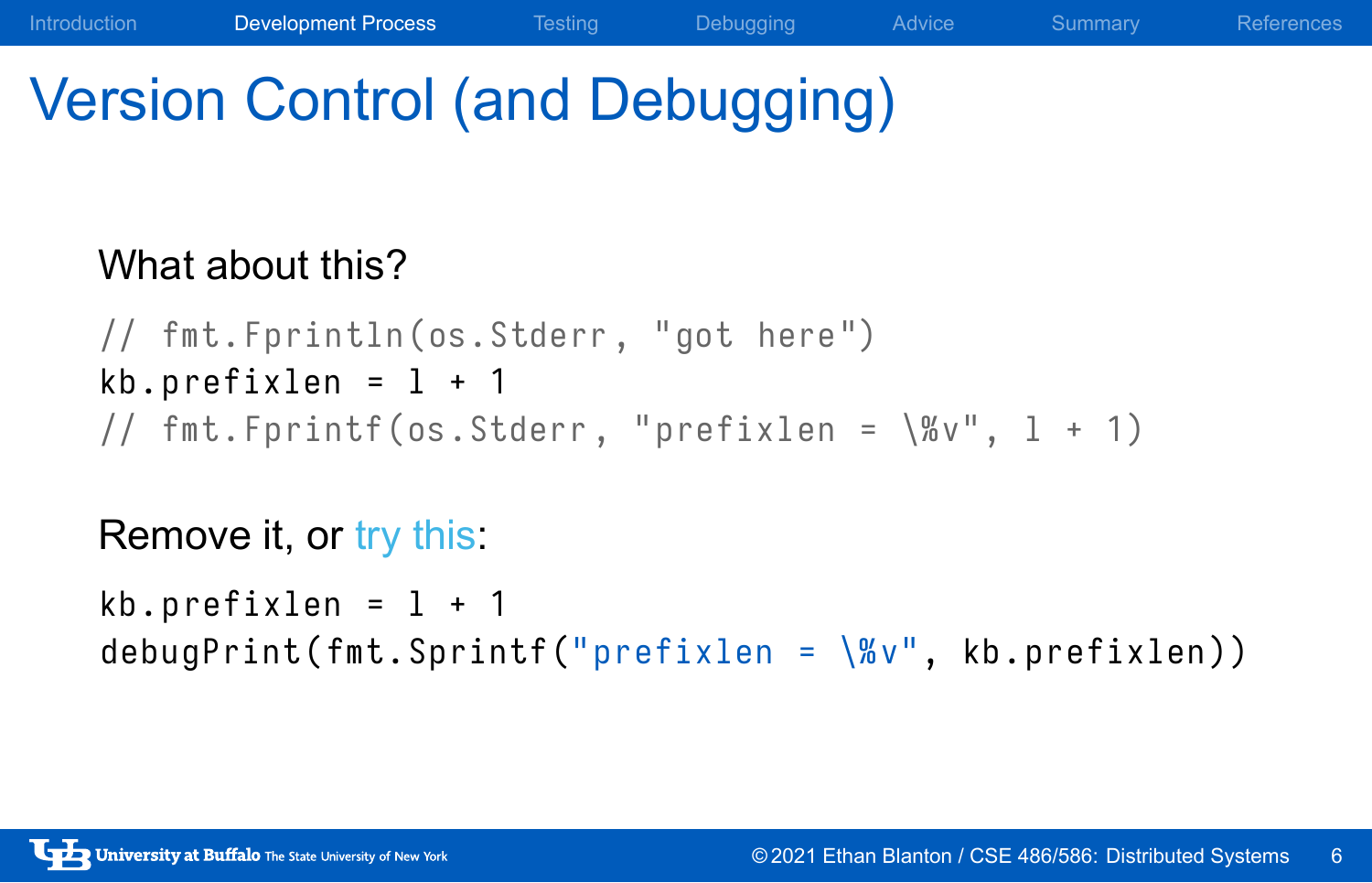# Types and Data Structures

*Show me your flowcharts and conceal your tables, and I shall continue to be mystified. Show me your tables, and I won't usually need your flowcharts; they'll be obvious. –Fred Brooks,* The Mythical Man-Month [2]

Introduction **Development Process** Testing Debugging Advice Summary References

Create types if you need them!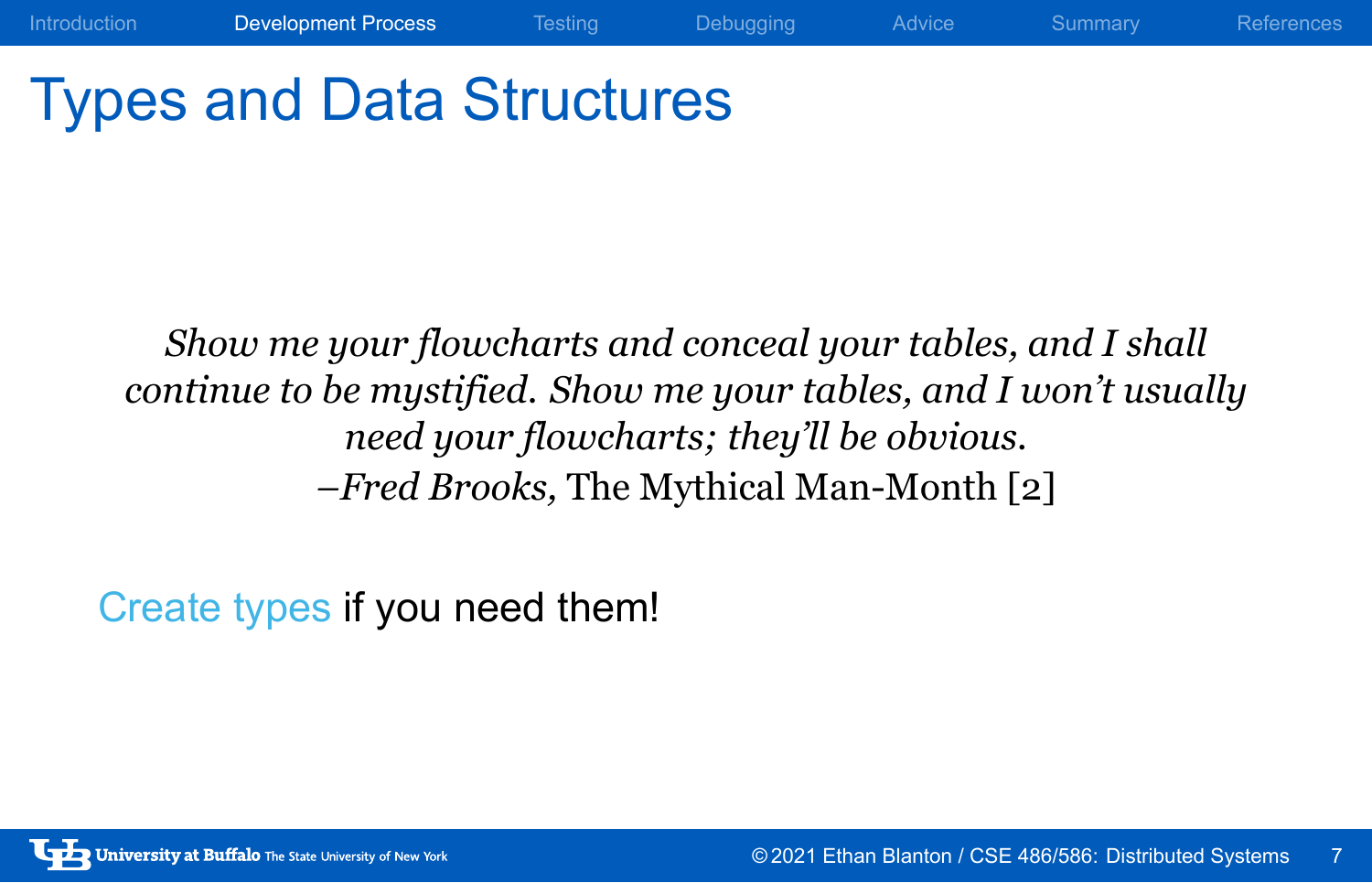# Types and Data Structures

```
type kBucket struct {
    kt * kTable
    level int
    b []* kNodeInfo
}
func (kb *kBucket) isFull() bool
func (kb *kBucket) insert(node *kNodeInfo) error
func (kb *kBucket) remove (node *kNodeInfo) error
func (kb *kBucket) split() *kBucket
```
Introduction Development Process Testing Debugging Advice Summary References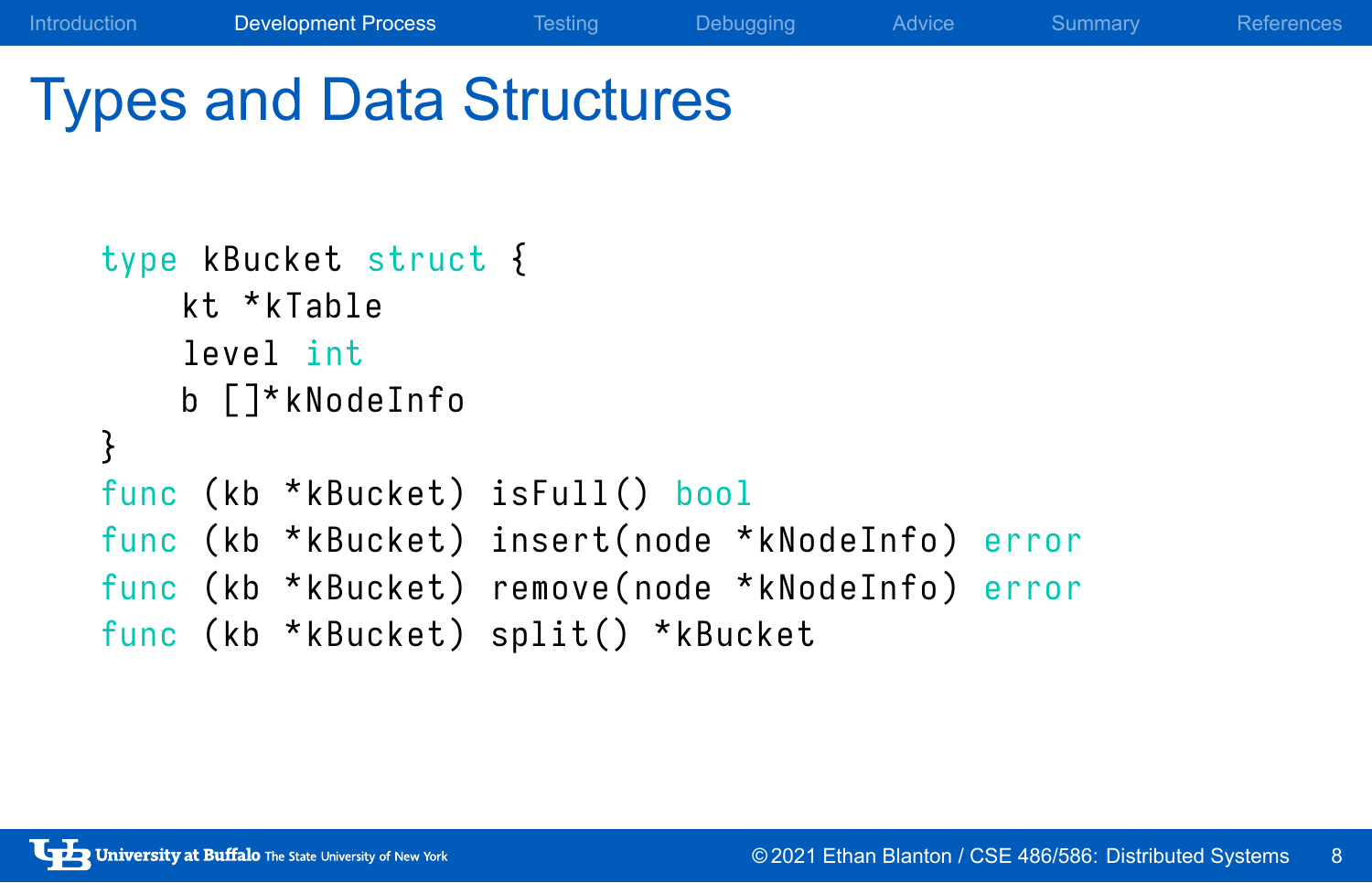## Abstraction

// Collect inserts n into the sorted set s if and only if // s is not full OR n is closer to key than some elements // of s (in which case the farthest element of s is // removed to make room for n). It returns true if n is // inserted, and false otherwise. func collect(s []\*kNodeInfo, key []byte, n \*kNodeInfo)

([]\* kNodeInfo , bool )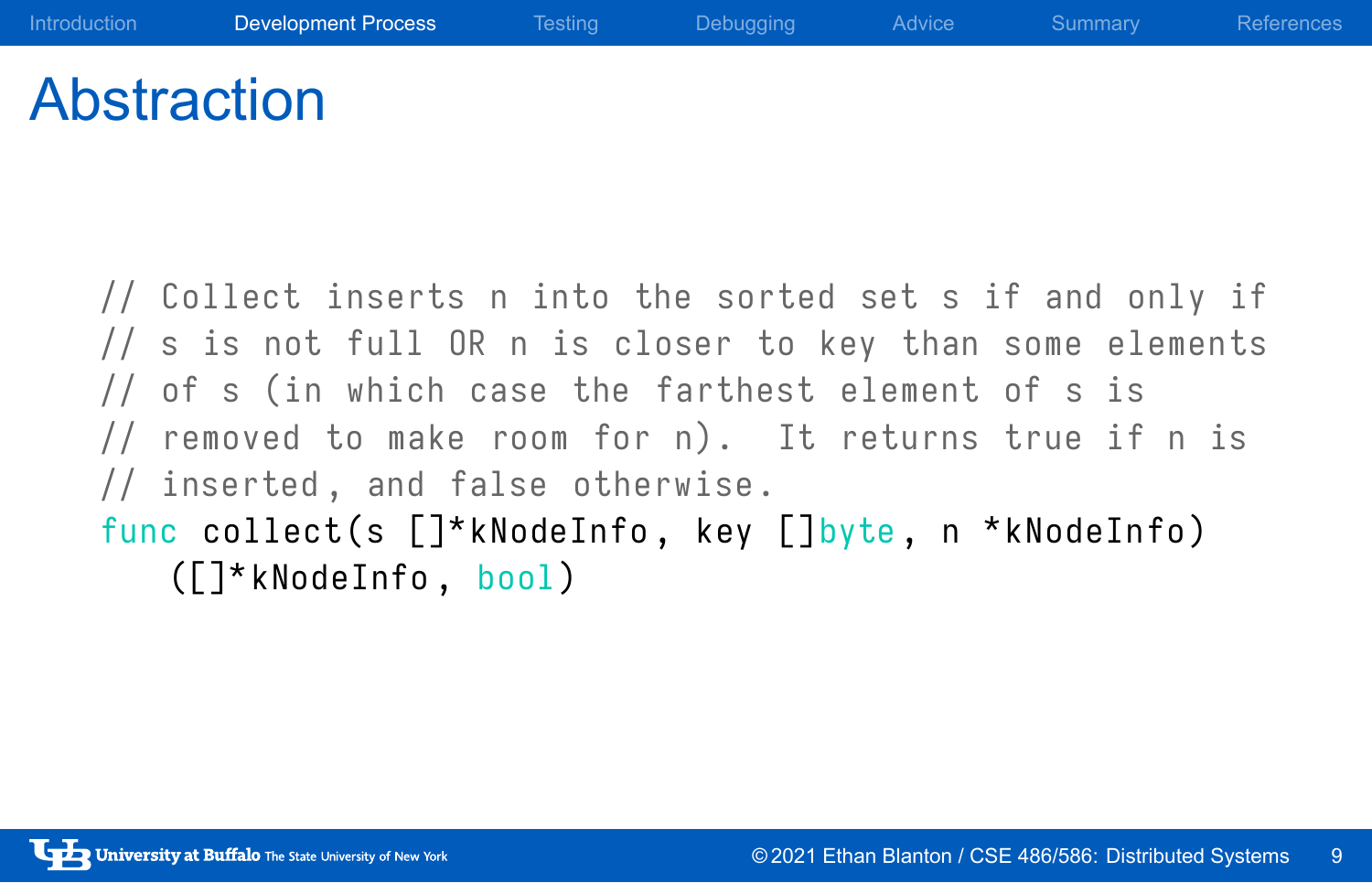Keep it Simple

*When in doubt, use brute force. –Ken Thompson*

*Everyone knows that debugging is twice as hard as writing a program in the first place. So if you're as clever as you can be when you write it, how will you ever debug it? –Brian W. Kernighan and P.J. Plauger,* The Elements of Programming Style [4]

*We should forget about small efficiencies, say about 97% of the time: premature optimization is the root of all evil. –Donald Knuth (or C.A.R. Hoare?)* [5]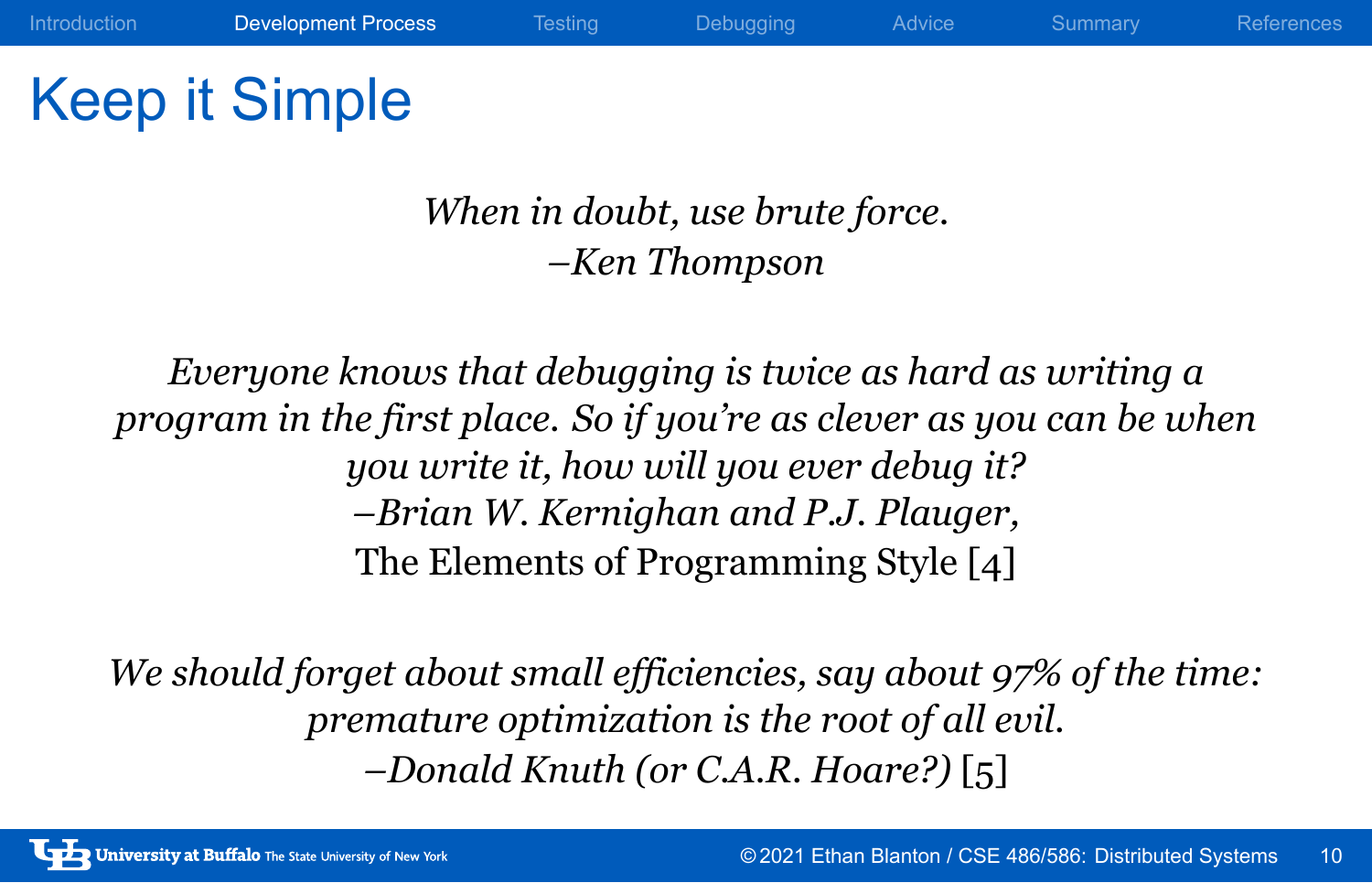Manage Debt

Manage your debt carefully.

If a function gets too long or too complicated, rewrite.

Don't be afraid to commit, select a region, and delete it. (You can always revert later.)

> *[Plan] to throw one away; you will, anyhow. –Fred Brooks,* The Mythical Man-Month [2]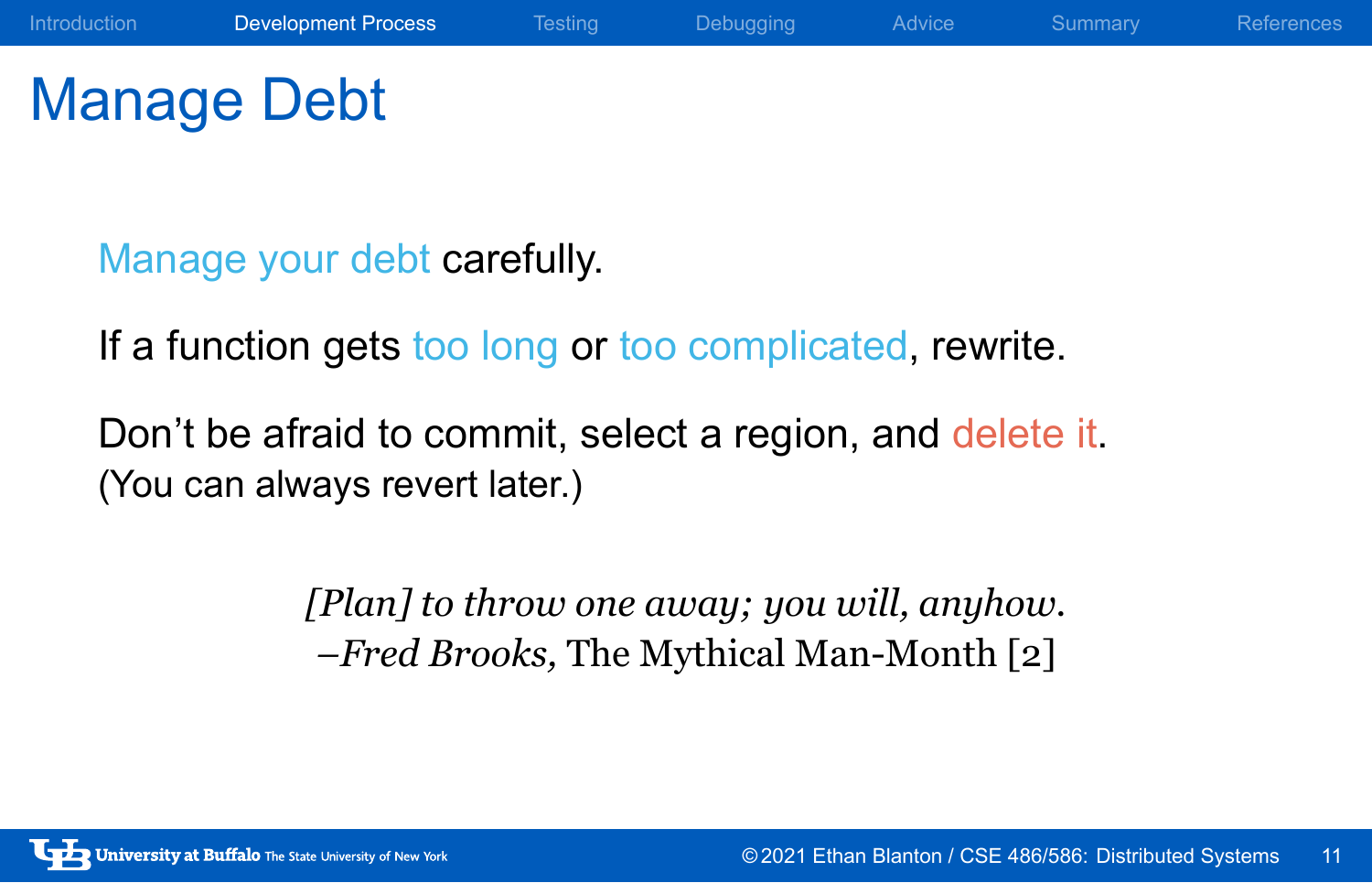# Error Handling

Check your preconditions and postconditions.

Throw meaningful errors. (Look at fmt.Errorf() and errors.Is().)

Provide for error returns.

I messed this up in the k-DHT router!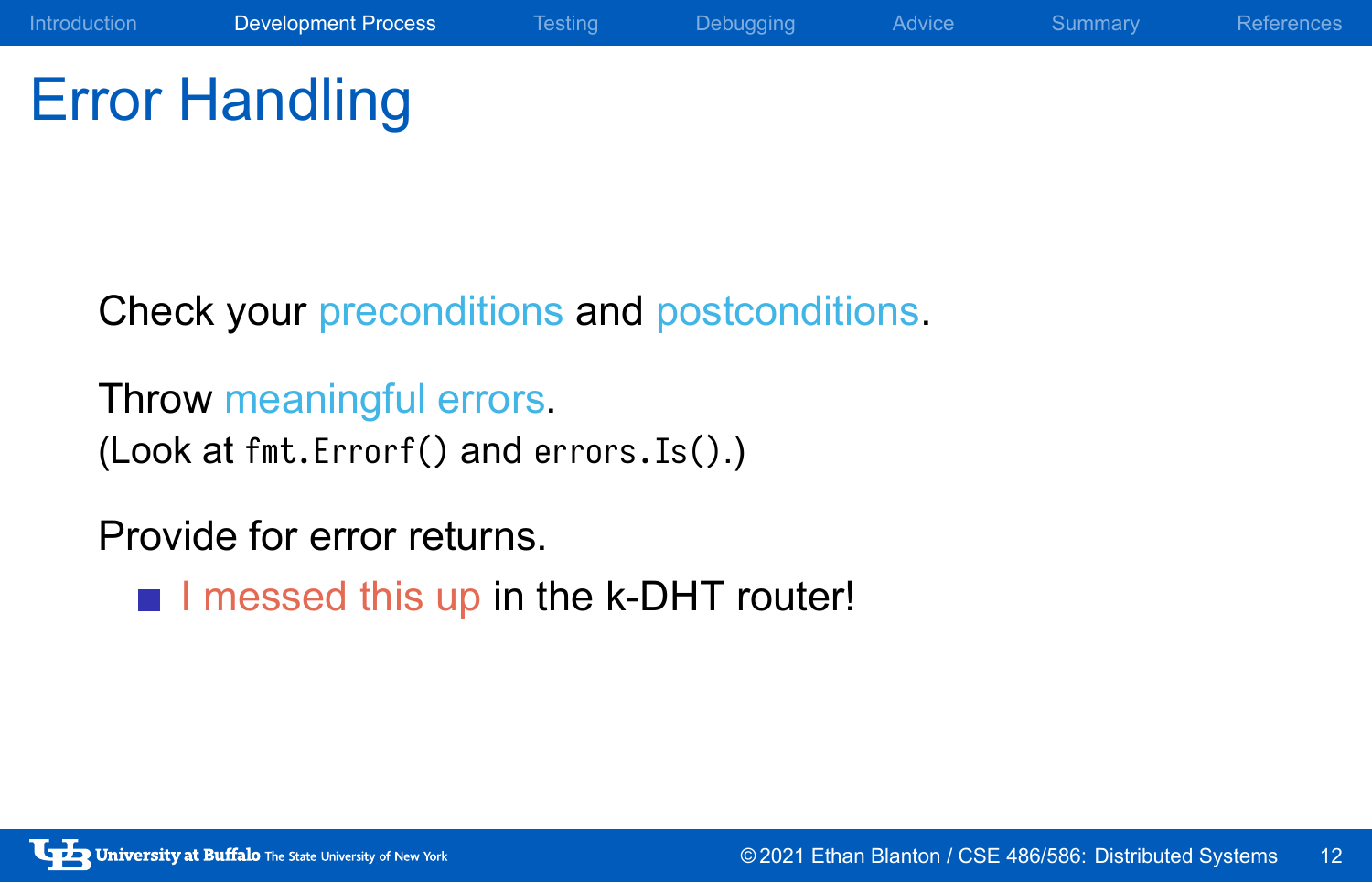# Style

Use good coding style.

In Go, gofmt on every save.

Write judicious comments:

- Preconditions and postconditions
- **n** Invariants
- **API definitions**
- **Tricky operations**

(I see a lot of badly formatted code — how do you read it?)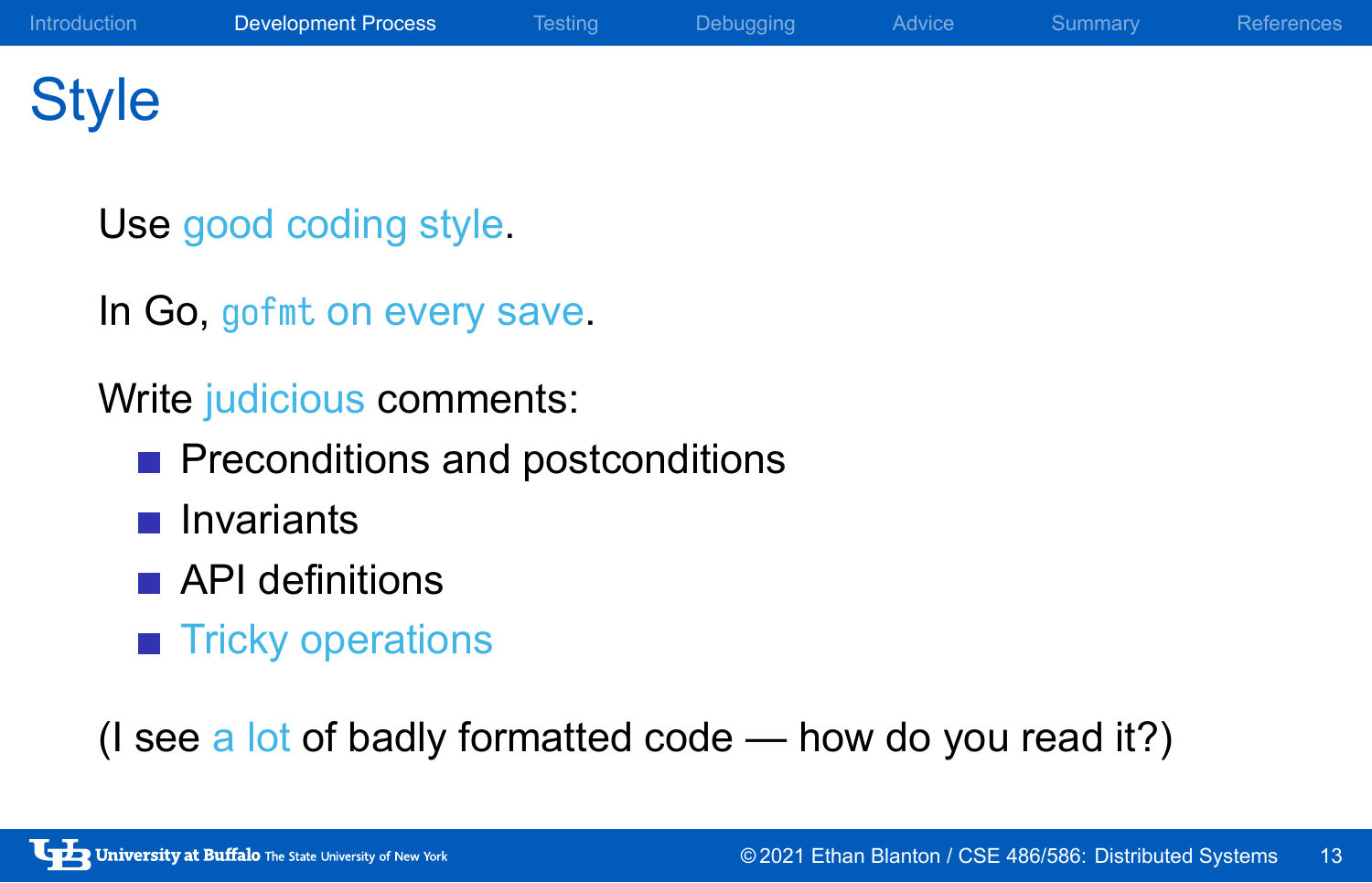## Write Tests

My routing table is 408 lines of code.

```
$ find . -name '*_test.go' | xargs wc -l | tail -1
1645 total
```
…you may not need quite this many. (I count about 400 of those that you almost certainly don't.)

1:1 test:code or higher is a very reasonable thing, though!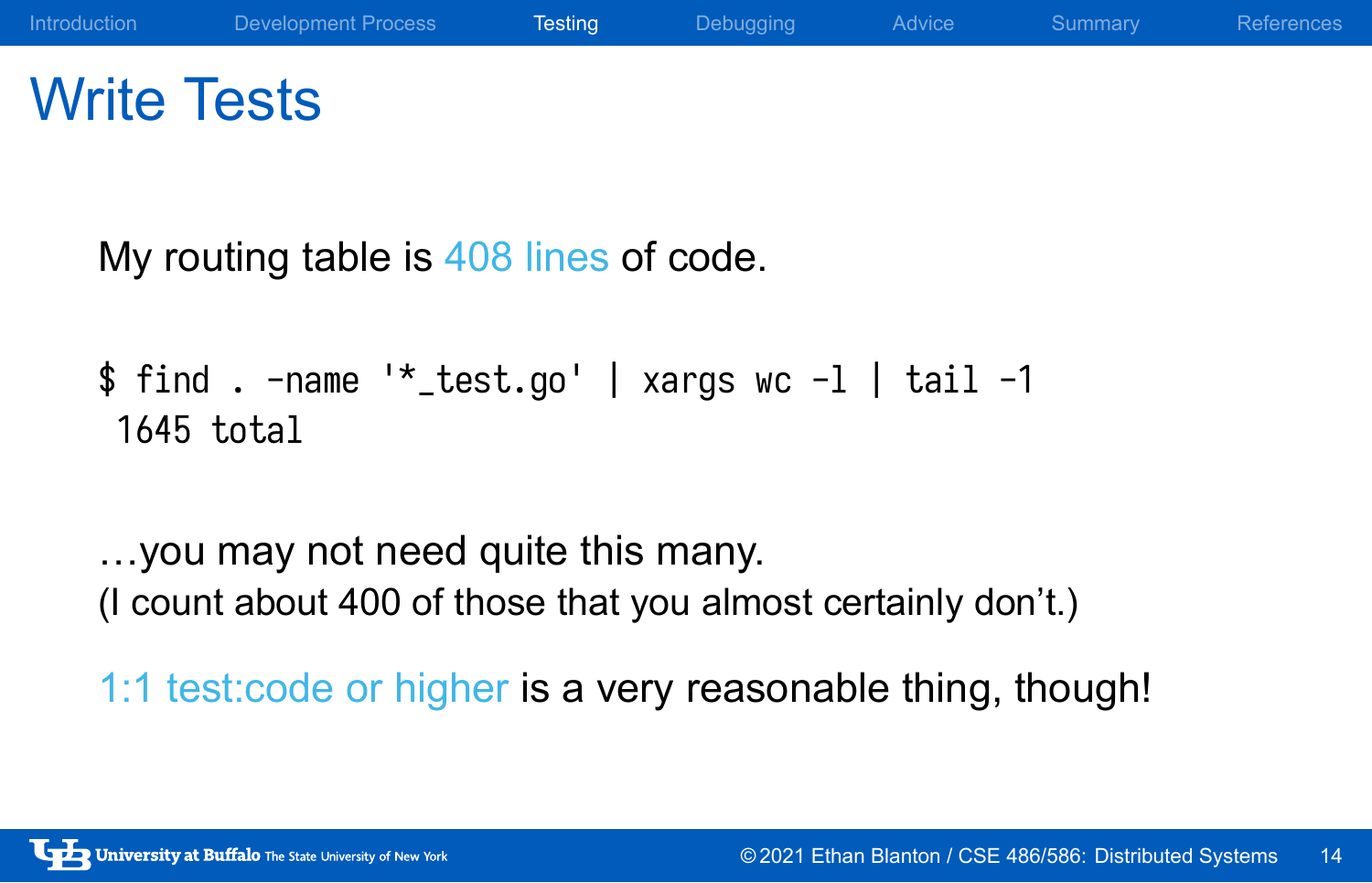# Design for Testing

## How do you test this?

```
func doSomething (s [] *someType) int {
    // \dotssort. Slice (s, func(i, j int) bool { /* ... * / } )}
```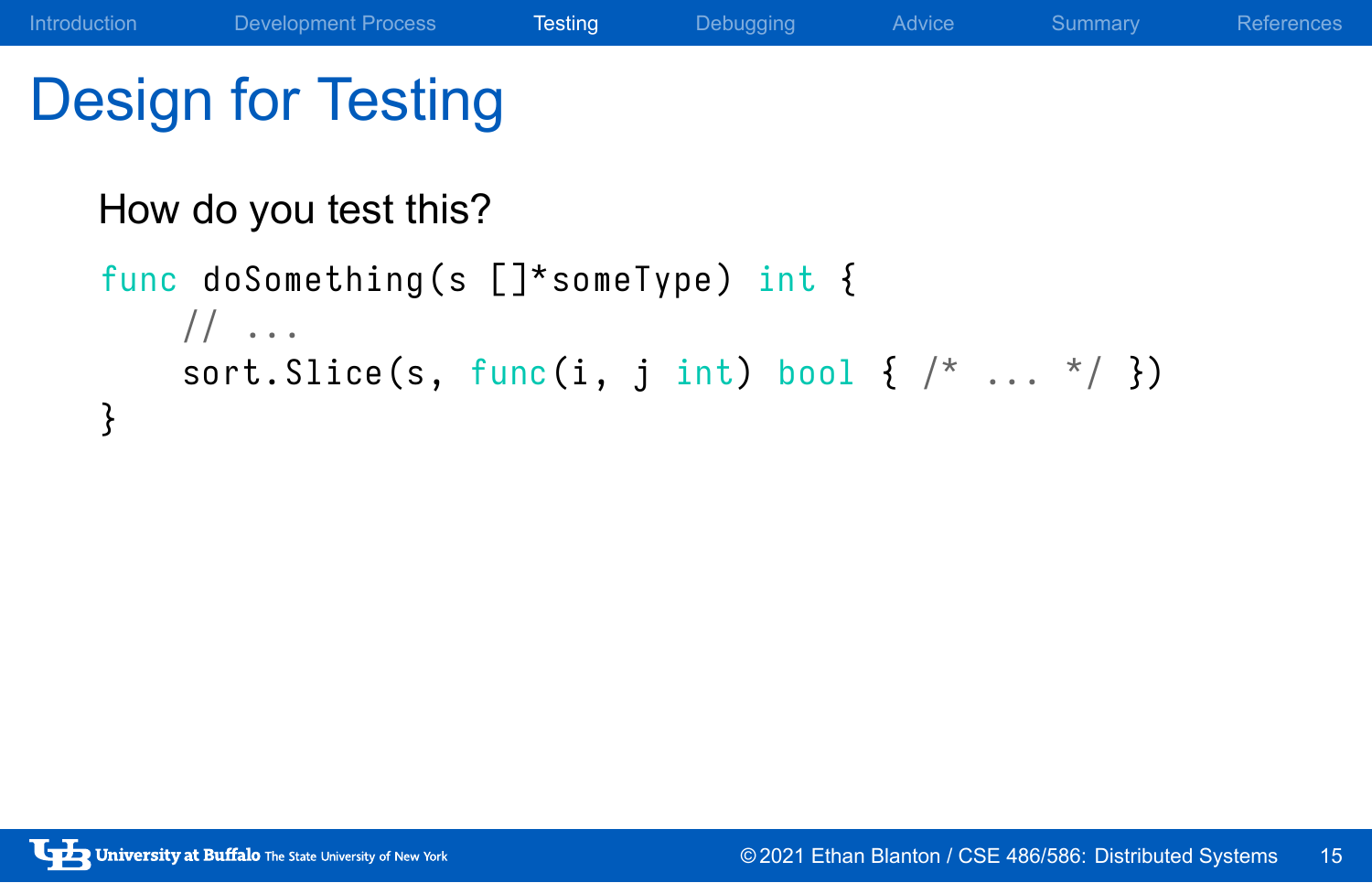# Design for Testing

## How do you test this?

```
func doSomething (s []^*someType) int {
    // \dotssort. Slice (s, func(i, j int) bool { /* ... * / } )}
```
## With great difficulty!

```
func compareWhatever(int i, j int) bool { /* ... */ }
func sortSomething (s [] *someType) {
    sort. Slice (s, compareWhatever)
}
```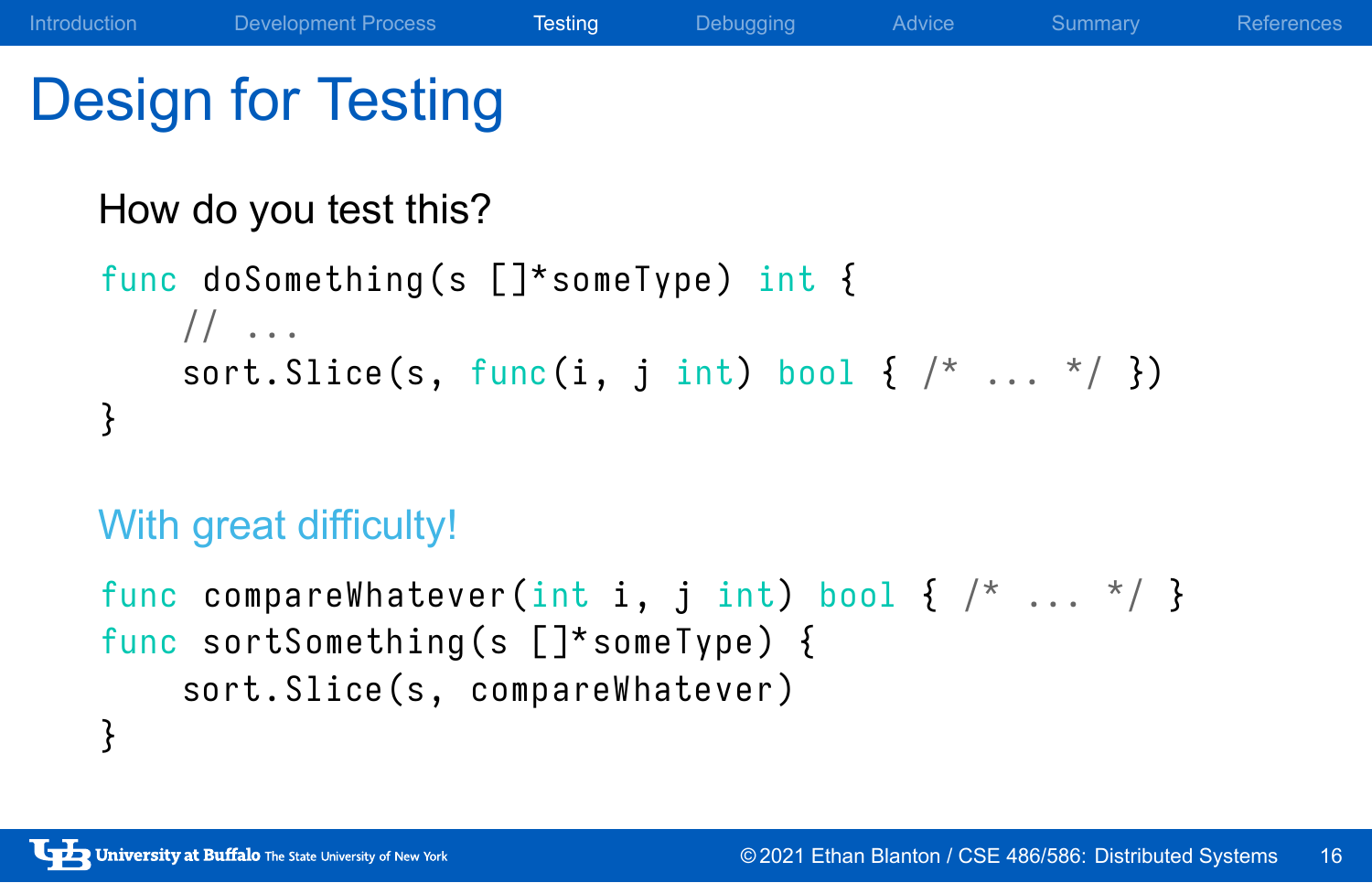## Test Pieces

It is easier to test small functions than entire APIs.

Write unit tests for your helper functions.

If you can trust them, you have a good foundation!

However, test the aggregate, too!

### For example:

- $\blacksquare$  Test the sort comparison function
- $\blacksquare$  Test the sort function
- $\blacksquare$  Test the function that uses the sort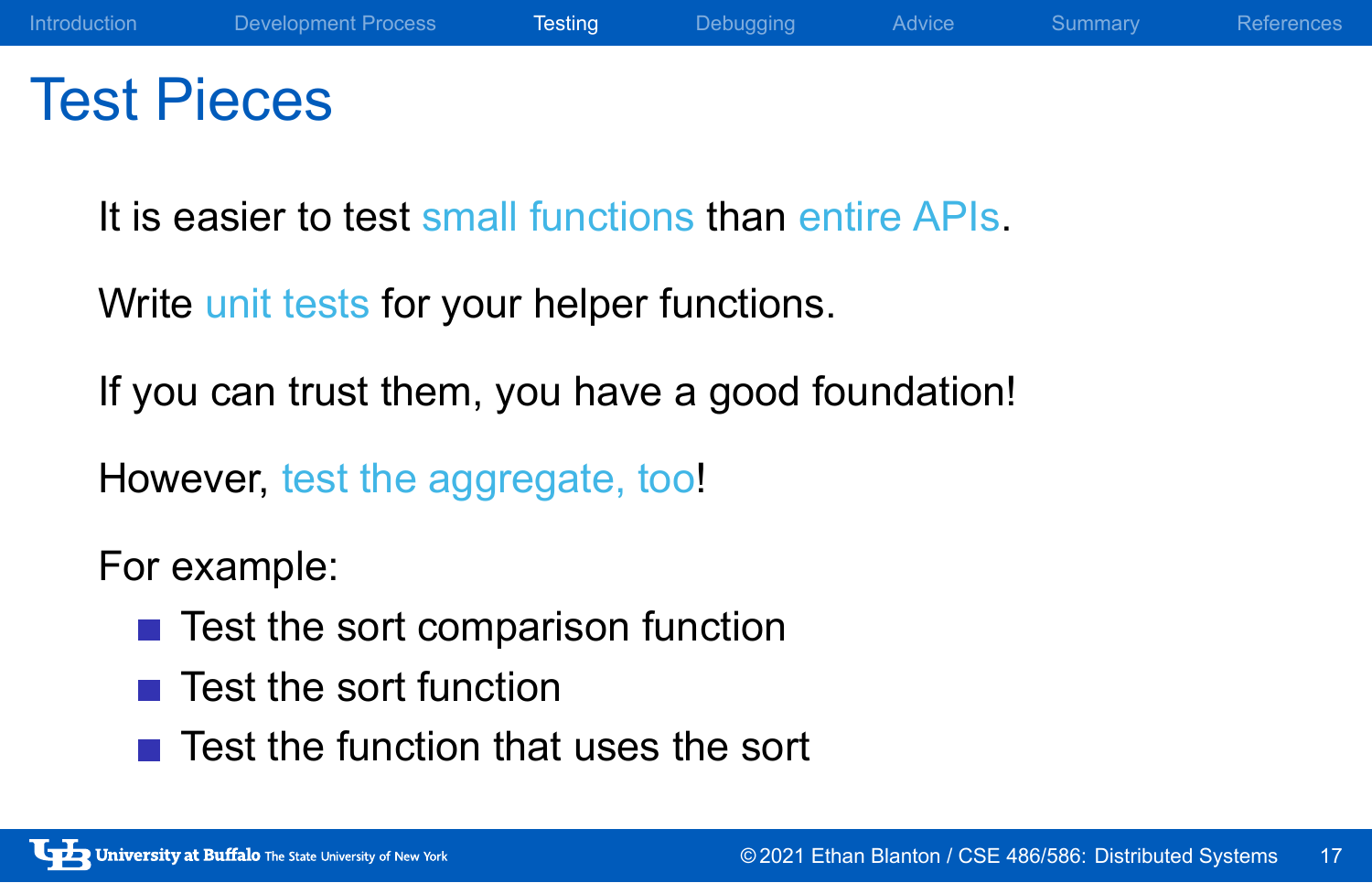# Example Test

```
func TestCompareFunction (t *testing.T) {
   var k1 [20] byte = {0 x80 }
    var k2 [20] byte = {0 x40 }
   if !compareKeysLess(k2[:], k1[:]) { t.Fail() }
   var k3 [20] byte = {0 x80 }
    k3[len(k3) -1] = 0x1if !compareKeysLess(k1[:], k3[:]) { t.Fail() }}
```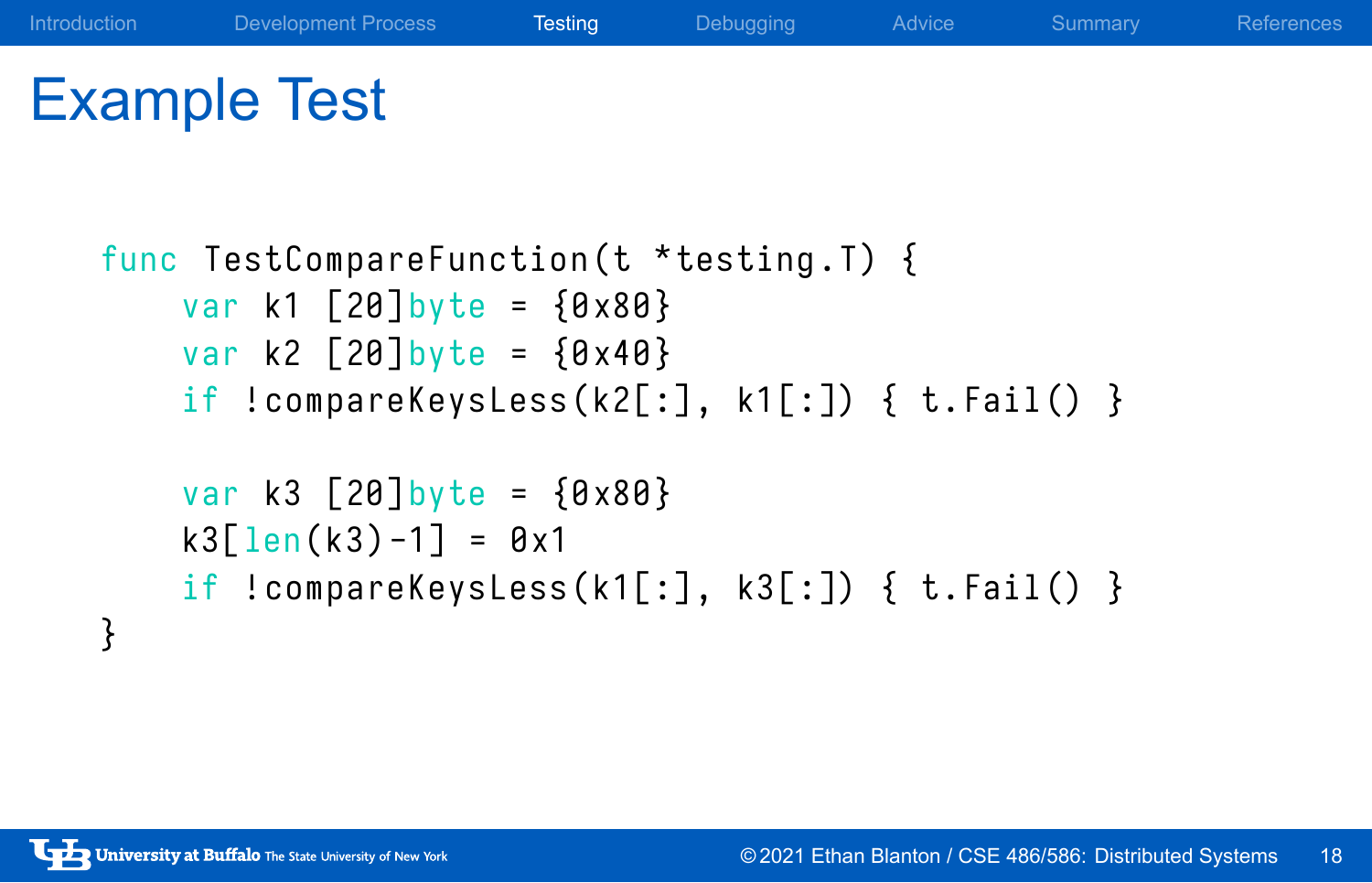**Debugging** 

From Merriam-Webster:

Brownian Motion: a random movement of microscopic particles suspended in liquids or gases […]

Brownian motion is not a good debugging strategy.

- **Understand why you are making changes**
- Change your code purposefully
- $\blacksquare$  Iterate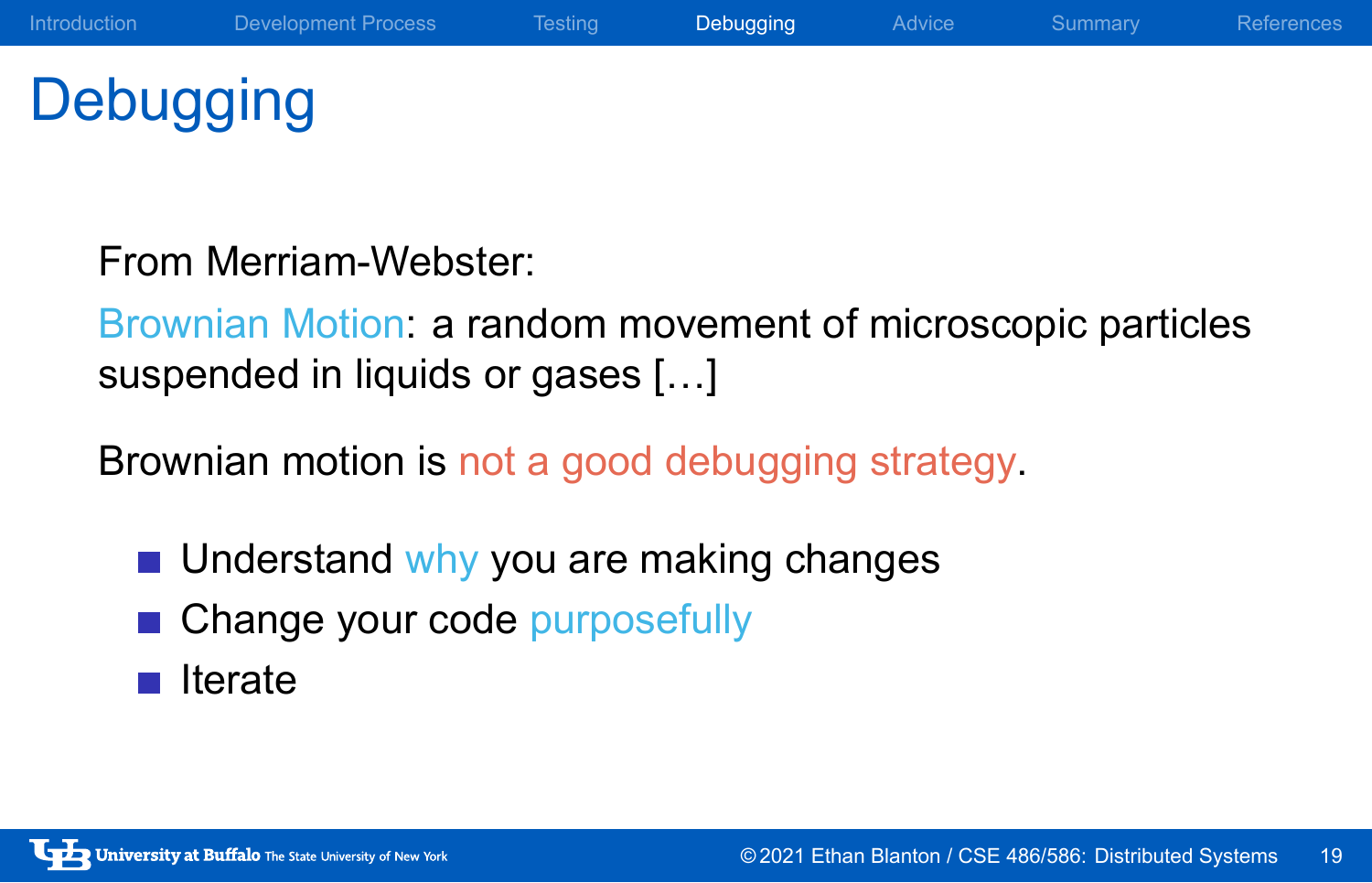## Logging

Debugging a distributed system is hard.

Emit purposeful log messages.

### Include:

- **Ordering information**
- **Logical transitions**
- **Host/message/etc.** identifiers

## Consider writing log processing programs.

- **Aggregate logs from multiple hosts**
- $\blacksquare$  Identify ordering violations
- **verify state transitions**
- *etc.*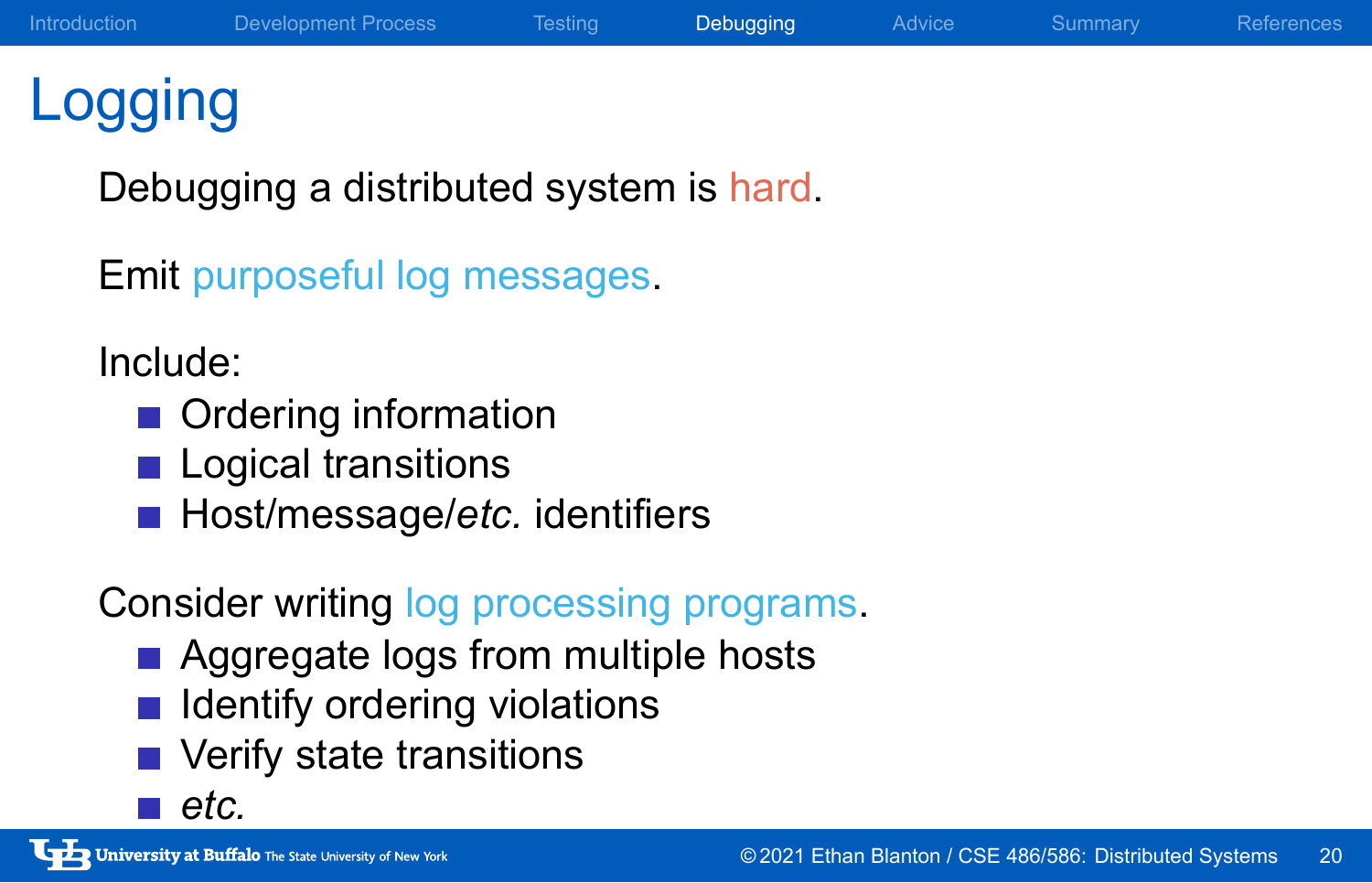# Debugging Overhead

Remember:

*Time spent writing debugging tools is only wasted if it takes more time than ad-hoc methods.*

Introduction Development Process Testing Debugging Advice Summary References

Hint: it often does not.

If you've spent "days" on a problem: start writing tools. (Preferably days ago)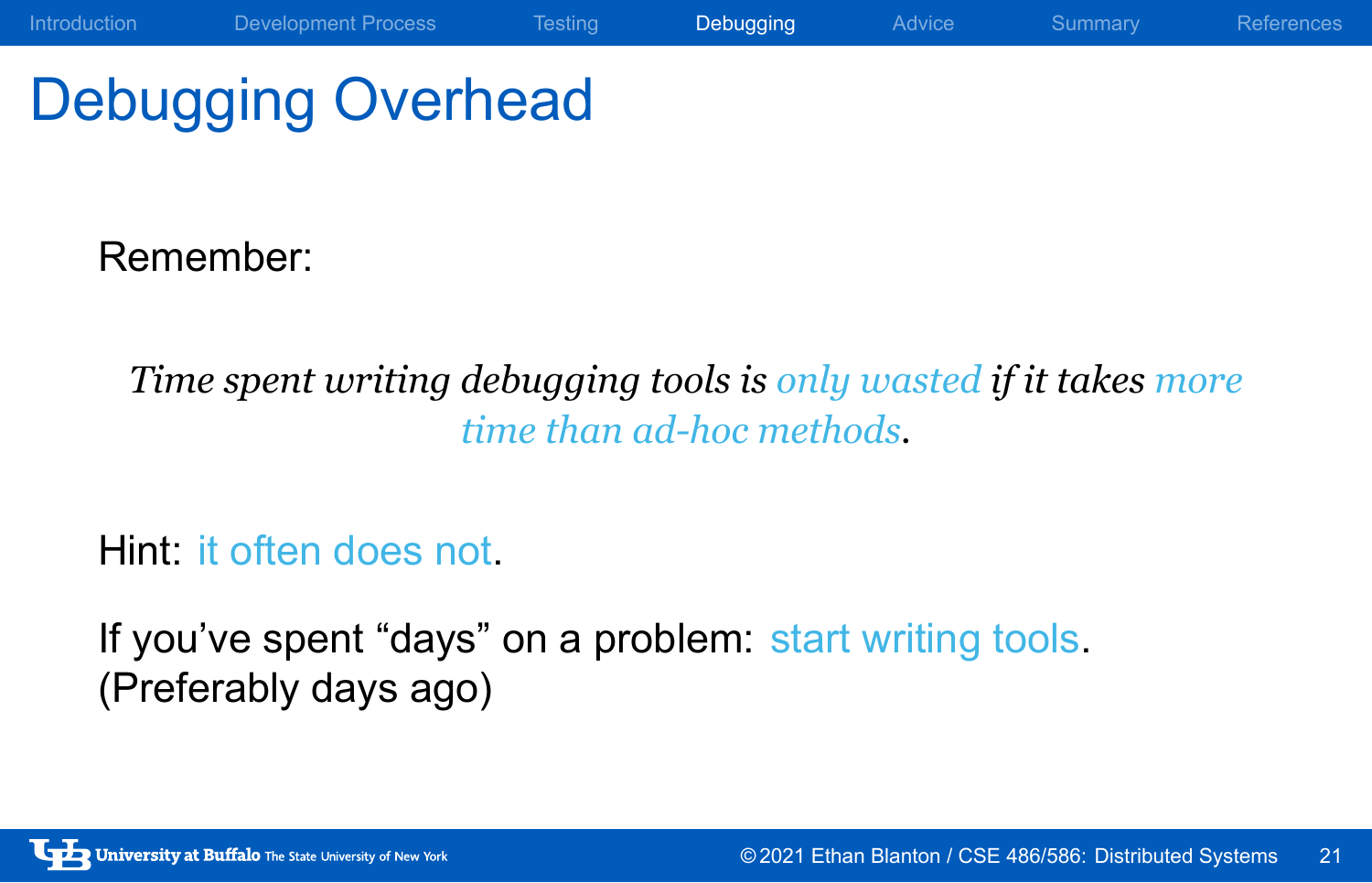## Example Tools

For my message service, I wrote:

- A command to echo messages back to the sender
- A command to dump a message packet in hex

For my routing table, I wrote:

- A command to generate "random" node IDs
- A command to sort node IDs into k-Buckets

I frequently write (usually in AWK or Python):

- Log parsers and aggregators
- Randomized test generators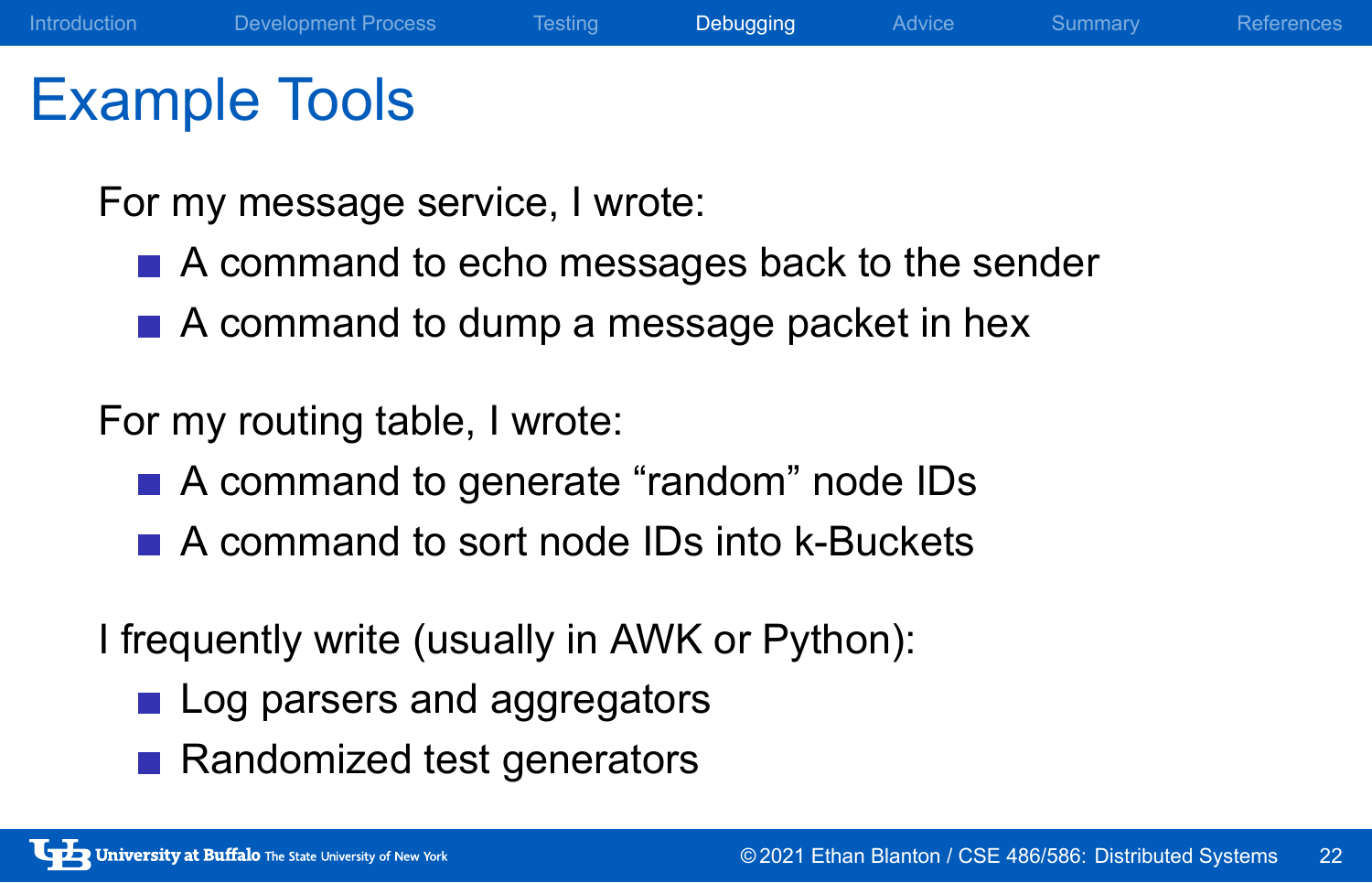## Getting Started

Getting started is the hardest part.

- $\blacksquare$  I don't understand the problem well enough yet.
- $\blacksquare$  I don't know where to start.
- $\blacksquare$  I don't understand the given code.

What helps to understand the problem better? Playing with it.

Where should you start? Anywhere.

Pick something you can do, and do it.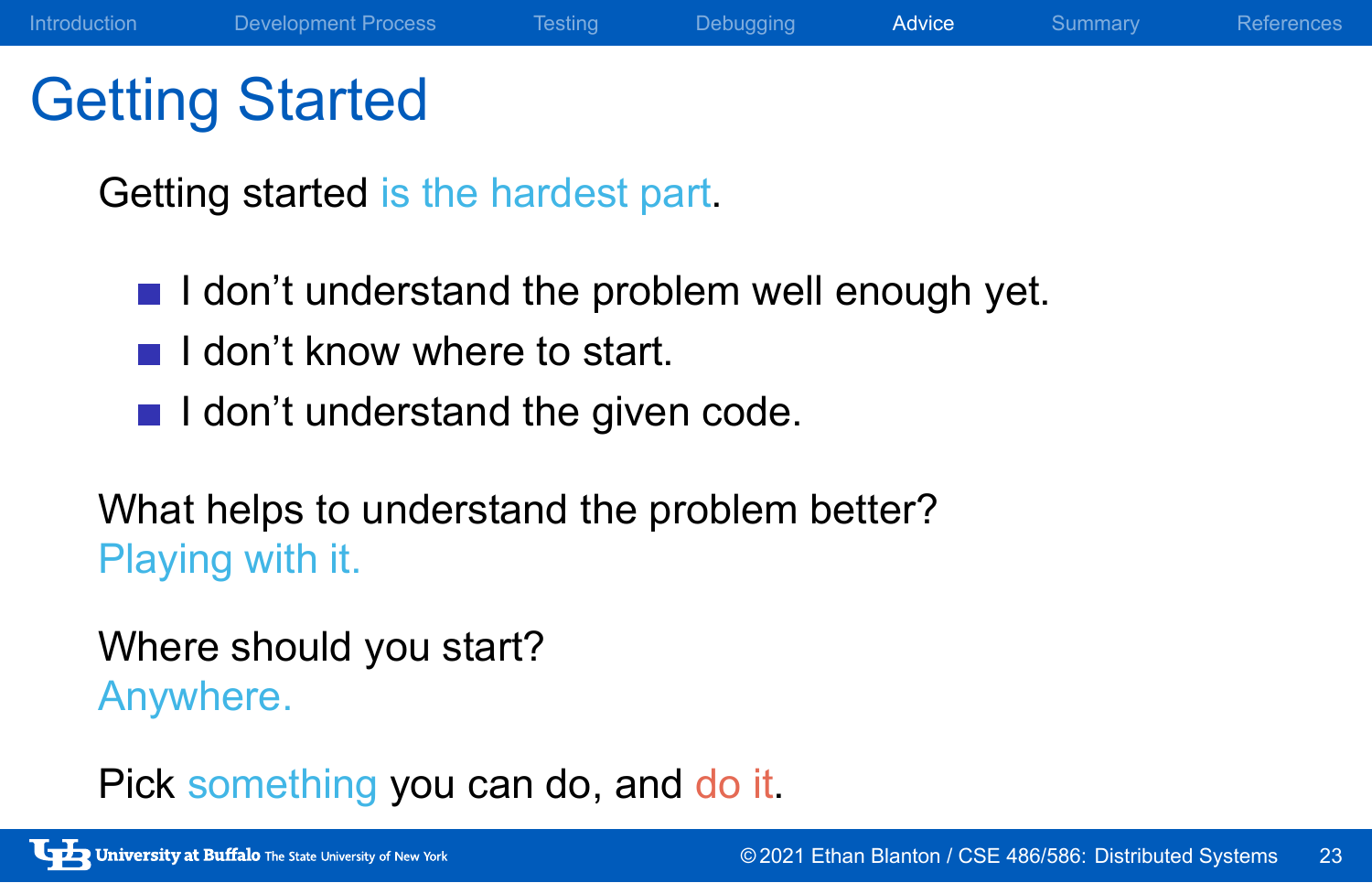## Writing Tests

I recommend:

- 1. Choose a function (or data structure) to implement.
- 2. Write the most trivial tests for it:
	- What makes it throw an immediate error?
	- What does it do with empty input?
	- What is its base case?
- 3. Implement something, get it to pass the tests.
- 4. Write tests for slightly more complicated functionality.
- 5. Goto 3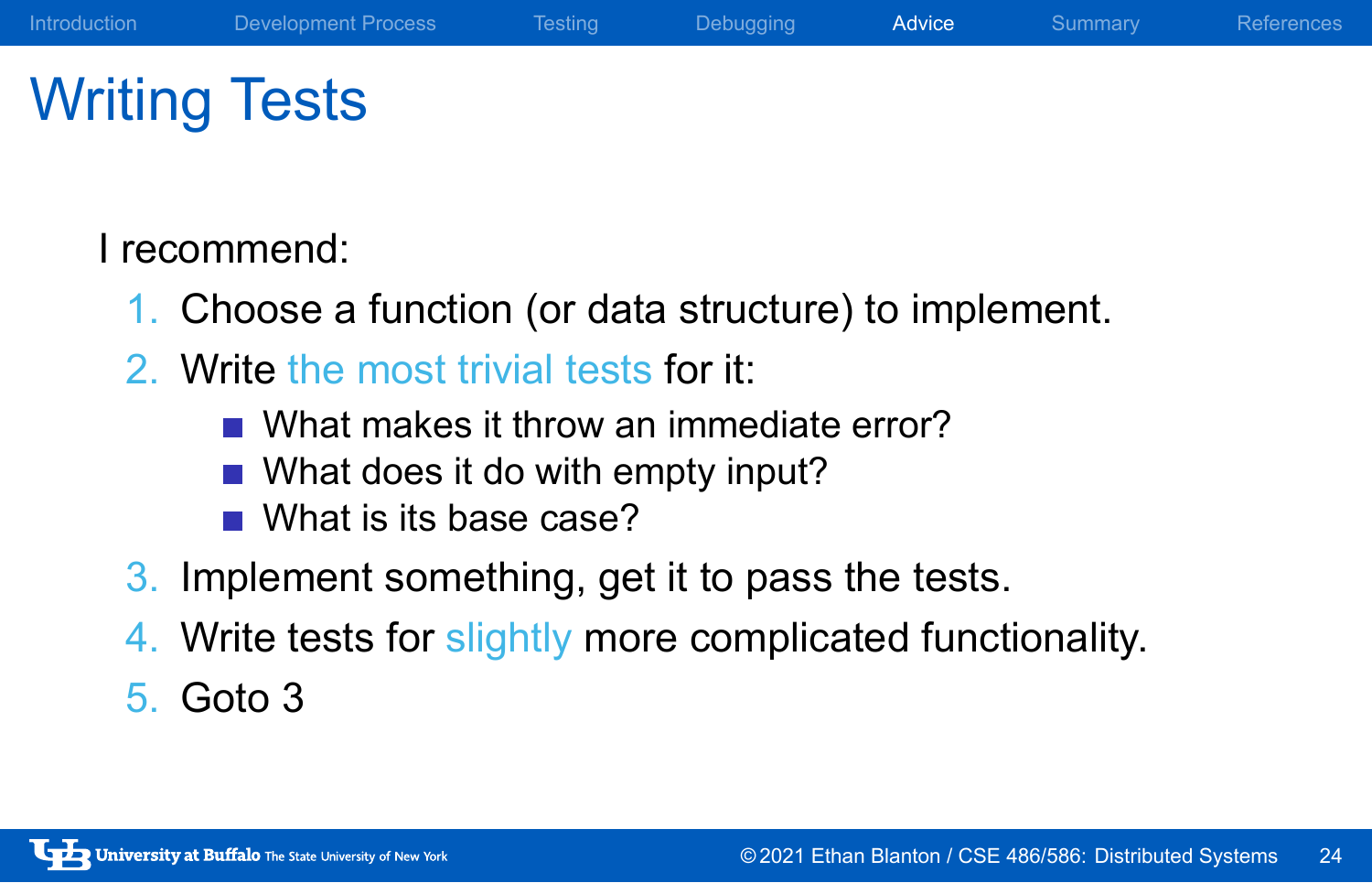# **Summary**

- Don't treat course projects like throwaway code even if they are.
- Use your tools (version control, logger, formatter, editor, *etc.*)
- Create types and use abstractions
- $\blacksquare$  Keep it simple
- **Manage your technical debt**
- Use good style!
- **■** Test
- $\blacksquare$  Test more
- Write tools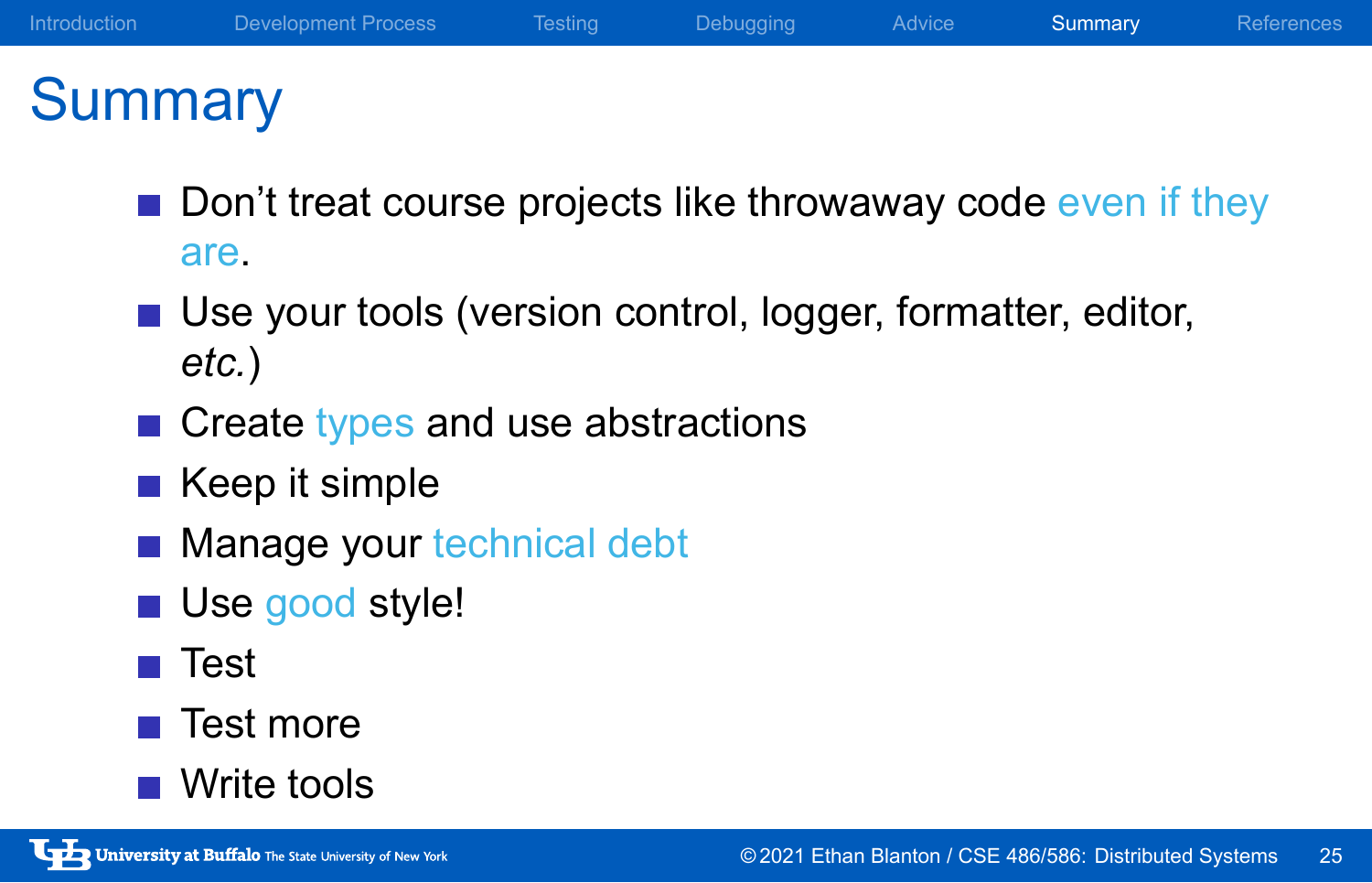## References I

### **Optional Readings**

- [1] Jon Louis Bentley. *Programming Pearls*. ACM, 1986. ISBN: 0-201-10331-1.
- [2] Frederick P. Brooks. *The Mythical Man-Month: Essays on Software Engineering*. 20th Anniversary Edition. Addison-Wesley, 1995. ISBN: 0-201-83595-9.
- [3] Brian W. Kernighan and Rob Pike. *The Practice of Programming*. Addison-Wesley Professional, 1999. ISBN: 978-0-201-61586-9.
- [4] Brian W. Kernighan and P.J. Plauger. *The Elements of Programming Style*. Second Edition. McGraw-Hill, 1978. ISBN: 0-070-34207-5.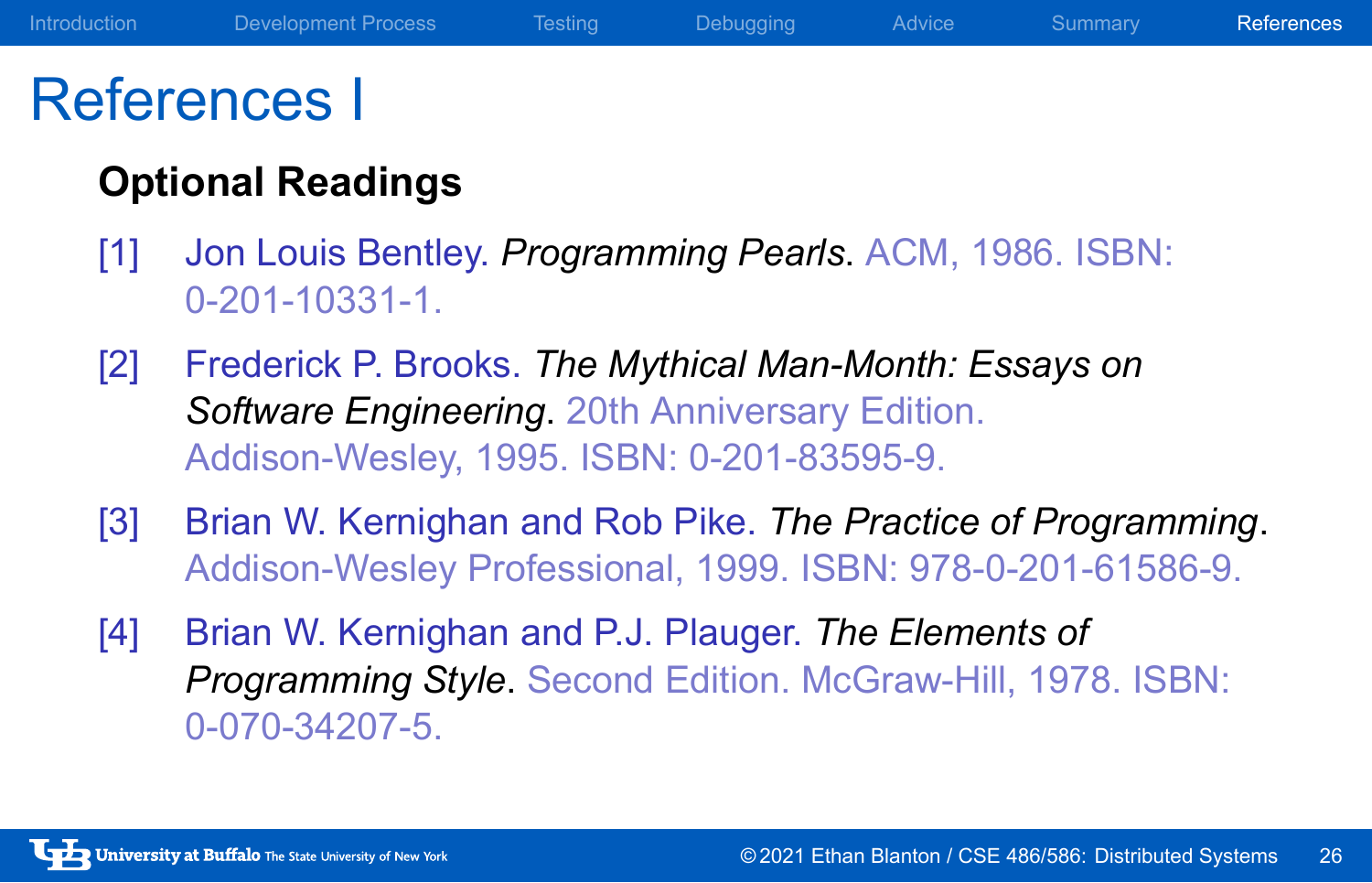## References II

- [5] Donald E. Knuth. "Structured Programming with go to Statements". In: *ACM Computing Surveys* 6.4 (Dec. 1974), pp. 261–301. DOI: 10.1145/356635.356640. URL: http://citeseerx.ist.psu.edu/viewdoc/download?doi=10.1.1.103. 6084&rep=rep1&type=pdf.
- [6] Dave Thomas and Andy Hunt. *The Pragmatic Programmer*. 20th Anniversary Edition. Addison-Wesley Professional, 2019. ISBN: 978-0-13595705-9.